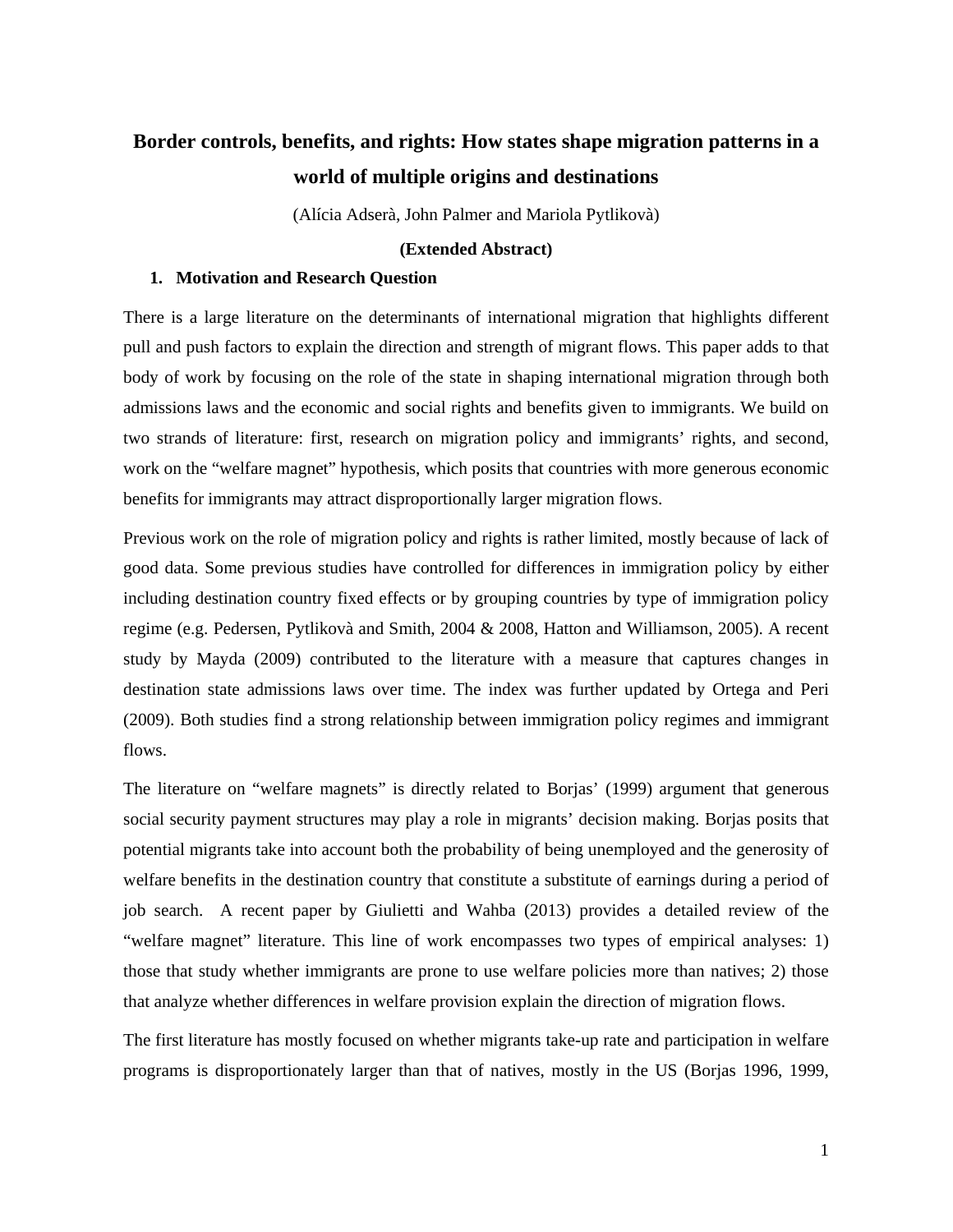Kaestner et al. 2003), but also in Europe (Bruker et al. 2002; Boeri 2010). Even though findings vary across periods and destinations, many of these papers find some "residual dependency" of migrants in US and some European destinations after controlling for socio-economic status of individuals.

The second strand of literature is also heavily focused on within-USA intra-regional migration, with mixed results, (Borjas 1999, Levine ad Zimmerman 1999; McKinish 2007, among others), but more limited and recent for international migration flows (Brucker et al. 2002, De Giorgi and Pellizari 2006, Pedersen et al. 2008, Razin and Wahba 2011; Giulietti et al. 2012). Razin and Wahba (2011) provide a theoretical framework to argue that the impact of welfare provisions on migration flows and on the selection of migrants within populations of source countries is likely mediated by immigration policy. They analyze migration flows into 14 core EU countries plus Norway and Switzerland to study whether the effect of the generosity of the welfare state on the skill composition of migrants varies by the migration regime. They differentiate among within-EU migration; migration from other developed countries to the EU and finally migration from less developed countries to EU. They find that in free-migration regimes, a generous welfare state tends to attract more unskilled migrants. Giuletti et al (2012) analyze whether migration to European countries from EU and non-EU countries differs by the generosity of unemployment benefits over the period 1993-2008. Even though OLS estimates indicate some small association for non-EU flows, it disappears when endogeneity of welfare programs is accounted for by GMM and IV methods.

In this project we plan to contribute to this nascent field of research by analyzing two hypotheses: migrants are more likely to choose destinations in which they (1) will have greater economic, social and political rights and benefits and (2) face less restrictive admissions regimes, as compared to destinations in which they will have fewer rights or face more restrictive admissions regimes.

To investigate these hypotheses, we combine the following datasets: (1) annual data on international migration flows and foreign population stocks in 30 OECD countries from 223 countries of origin for the period 1980-2010; (2) indices of social, economic, and political rights and naturalization regimes for migrants arriving in selected OECD destination countries from every source country for the years 1965-2009; (3) data from the OECD Social Expenditure Database SOCX 1980-2010, and (4) the immigrant admissions law indices compiled by Mayda (2009) and extended here..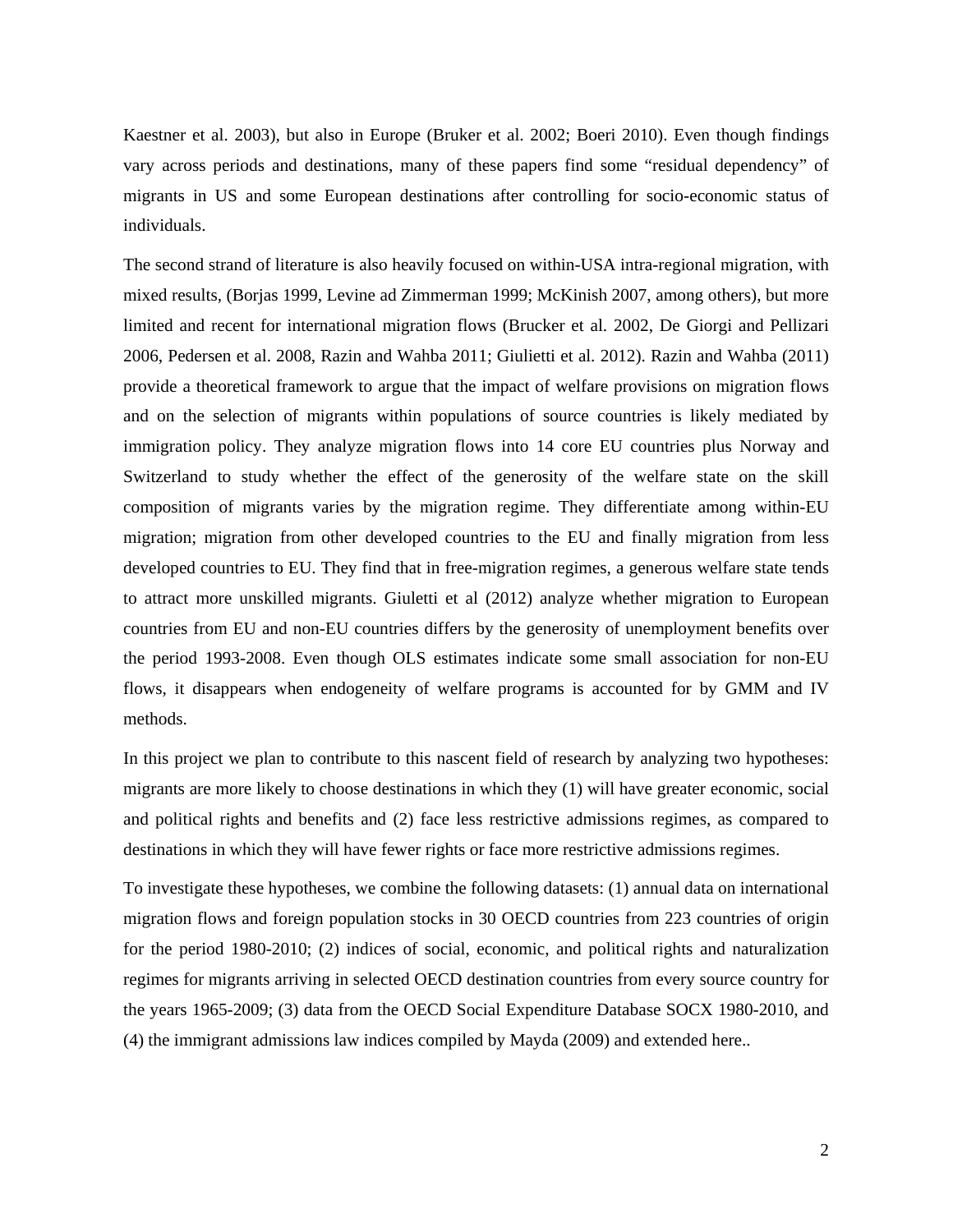Our empirical analyses estimates a gravity type model widely employed by previous literature on the determinants of migration, e.g. Pedersen, Pytlikova and Smith (2008) and Adserà and Pytlikovà (2012). Our empirical models will include a number of standard push and pull factors of migration (i.e. GDP per capita in destination and origin; historical ties, distance, among others). We will analyze the role of different types of social expenditures in destination countries (as either % of GDP or per capita) and interact them with a number of indices of immigrants' rights and immigration policies in the destination country to the list of pull factors, as detailed in next section.

In a previous paper, Adserà and Pytlikovà (2012) find that emigration rates are significantly higher from countries with relatively high unemployment rates and lower to destinations with high unemployment, other things being the same. Further in line with the theoretical framework proposed by Borjas (1999), they find that the coefficients to public social expenditure in destination are positive and significant. This runs counter to some existing empirical evidence (Zavodny 1997, Pedersen et al. 2008 and Wadensjö 2007, among others) and it is more in line with the works reviewed by Guiletti and Wahba (2013). At any rate *social expenditures would only be relevant for migrants as long as they are entitled to receive them,* though some OECD countries provide universal benefits in some spheres to anybody regardless of nationality. The fact that the dataset in Adserà and Pytlikovà (2012) extends to a larger set of source countries than any previous work, particularly relatively poor non-OECD origins, may explain the conflicting result with other literature. The aim of our paper is precisely to understand the nuanced relationship between the rights of immigrants, conditional of their country of origin, and the generosity of benefits at destination. Eligibility criteria should be taken into account when measuring whether welfare expenditure is indeed a pull factor for immigrants. Some previous work with European data has already attempted to address this by estimating the impact of welfare expenditures on migration flows a separately for intra-EU and for non-EU migrants (Razin and Wahba 2011; Giulietti et al. 2012). To our knowledge this is the first paper in the literature that aims at measuring this with formal indices that account for relative access to welfare programs and labour markets for individuals of different origins.

# **2. Data**

For our empirical models we will combine data from the following sources.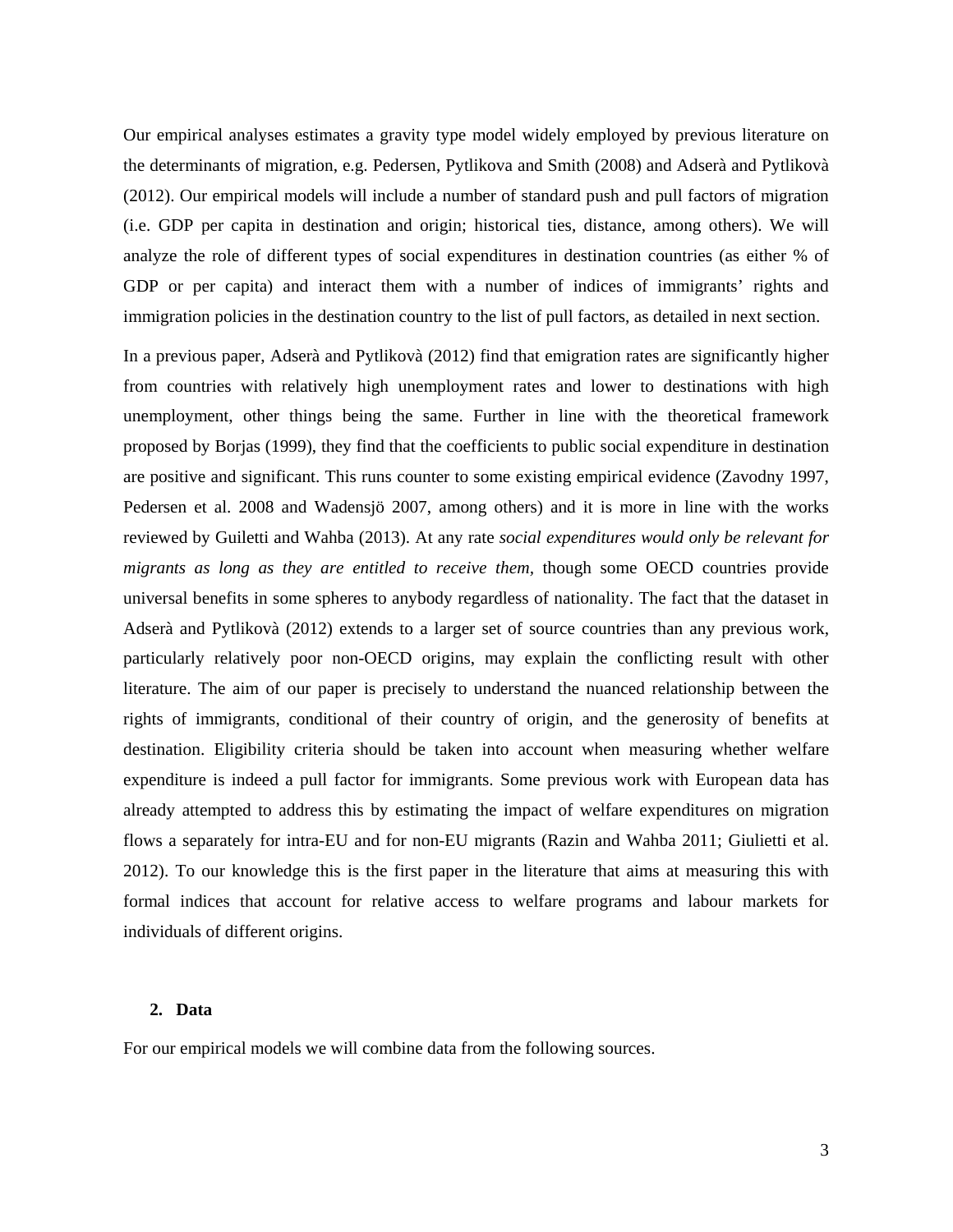**Migration flows and stocks:** The dependent variable in this paper will be the migration rates to OECD countries. In the analysis we will control for the existing stocks of migrants from the same origin country. To this end, we will employ the data on immigration flows and stocks of foreigners in 30 OECD destination countries from 223 source countries for the years 1980–2010 in Adserà and Pylikovà (2012). The dataset was collected by writing to selected national statistical offices for majority of the OECD countries to request detailed yearly information on immigration flows and foreign population stocks by source country in their respective country. This data set presents substantial progress over that used in past research on determinants of migration and over the existing datasets. First, our data covers annually *both migration flows and foreign population stocks*. Second, the data is more comprehensive with respect to destinations, origins and time due to our own effort with data gathering from particular statistical offices. For an overview of comprehensiveness of observations of flows and stocks across all destination countries over time, see Adserà and Pylikovà (2012).

**Welfare Expenditure and Programs.** To measure the generosity of the welfare programs across the OECD destinations we will use the OECD Social Expenditure Database (SOCX), which provides great indicators of social policy. It includes reliable and internationally comparable statistics on public and (mandatory and voluntary) private social expenditure at program level. The data covers 34 OECD countries for the period 1980-2009 and estimates for 2010-2013. Most policy areas are included in an itemized way: Old age, Survivors, Incapacity-related benefits, Health, Family, Active labor market programs, Unemployment, Housing, and Other social policy areas. This allows the researcher to track the composition of programs and changes over the period. With that information we will calculate per capita expenditure in particular policies. Giulietti and Wahba (2013) provide a good overview of variation across countries and changes over time of the expenditure patterns in the OECD.

In addition the OECD annual surveys provide a wealth of data on eligibility and benefits (replacement rates, for example) of many policies. We will include those indices as other means to measure the generosity of the welfare state across destinations. This is in line with De Giorgi and Pellizzari (2009) who show a high correlation of unemployment benefits expenditure with the net replacement rate (NRR), the share of earnings that is transferred via unemployment benefits to unemployed individuals. These researchers find that both measures of unemployment benefits are able to account for migration flows in a similar way.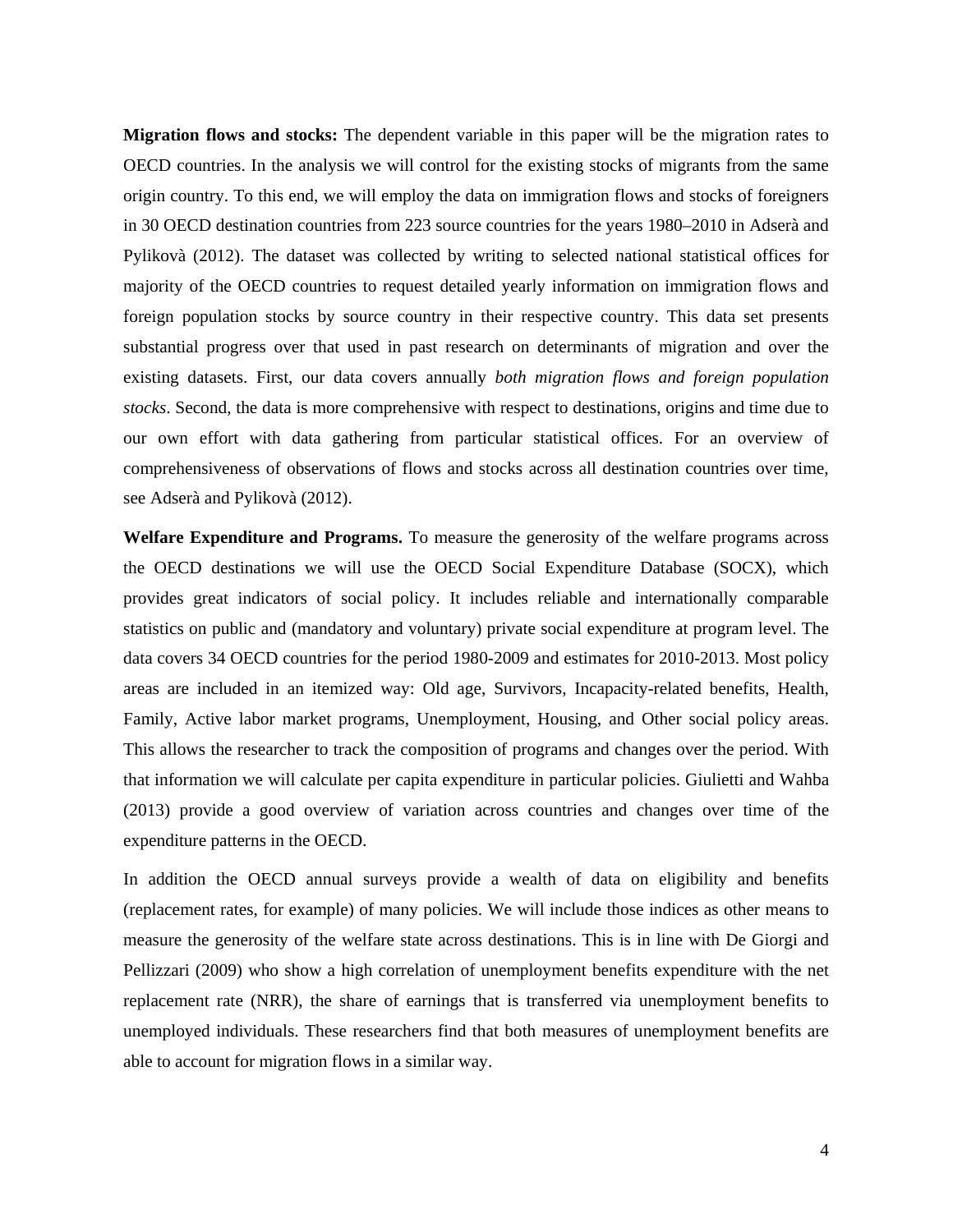**Immigrants' rights***.* To compare immigrants' rights with those of natives in each destination we will employ a set of indices quantifying the social, economic, and political rights of immigrants as well as naturalization regimes in each destination state (Palmer 2012). Some of these indices have already been used with respect to a smaller set of countries in Palmer and Pylikovà (2013), but the present paper will be the first to employ all of the indexes and the full set of destination states that they cover. The rights of immigrants will be studied across four dimensions: (i) labor market access, (ii) social welfare, (iii) election rights, (iv) family reunification, and (v) ease of naturalization. These indices already make progress in differentiating rights by country of origin. This is important, since regulations vary depending on whether we analyze intra-EU flows or flows from non-EU countries; or whether former colonial powers, for example, award different rights to citizens from former colonies.

**Migration policy: immigration and naturalization regulations**. We will employ data from Mayda (2009) who contributed to the literature with a measure that captures changes in destination state admissions laws over time. The index was further updated by Ortega and Peri (2009). In addition we will combine existing information gathered by previous research (Goodman 2010a  $\&$  b, Weil 2001, Waldrauch 2006, Joppke 2007, country official websites and data from the project *EUDO Citizenship Observatory*, among others).

## **3. Empirical Strategy and Robustness Analysis**

## **3.1 Gravity Model**

We base our empirical analyses on a *gravity type model* employed also in some previous literature, e.g. Pedersen, Pytlikova and Smith (2008) and Adserà and Pytlikovà (2012). As in these studies, we account for a number of standard push and pull factors of migration and then add a number of measures of immigrants' rights and immigration policies in the destination country to the list of pull factors. We will derive our estimating equation from the model in Adserà and Pylikovà (2012) that is based on "human capital investment" theoretical framework (Sjastaad, 1962) and its recent applications in Grogger and Hanson (2011) and Ortega and Peri (2009).

Our econometric model assumes that emigration rates to one destination are driven by differences in wages, employment rates between origin and destination countries, and the costs of migration: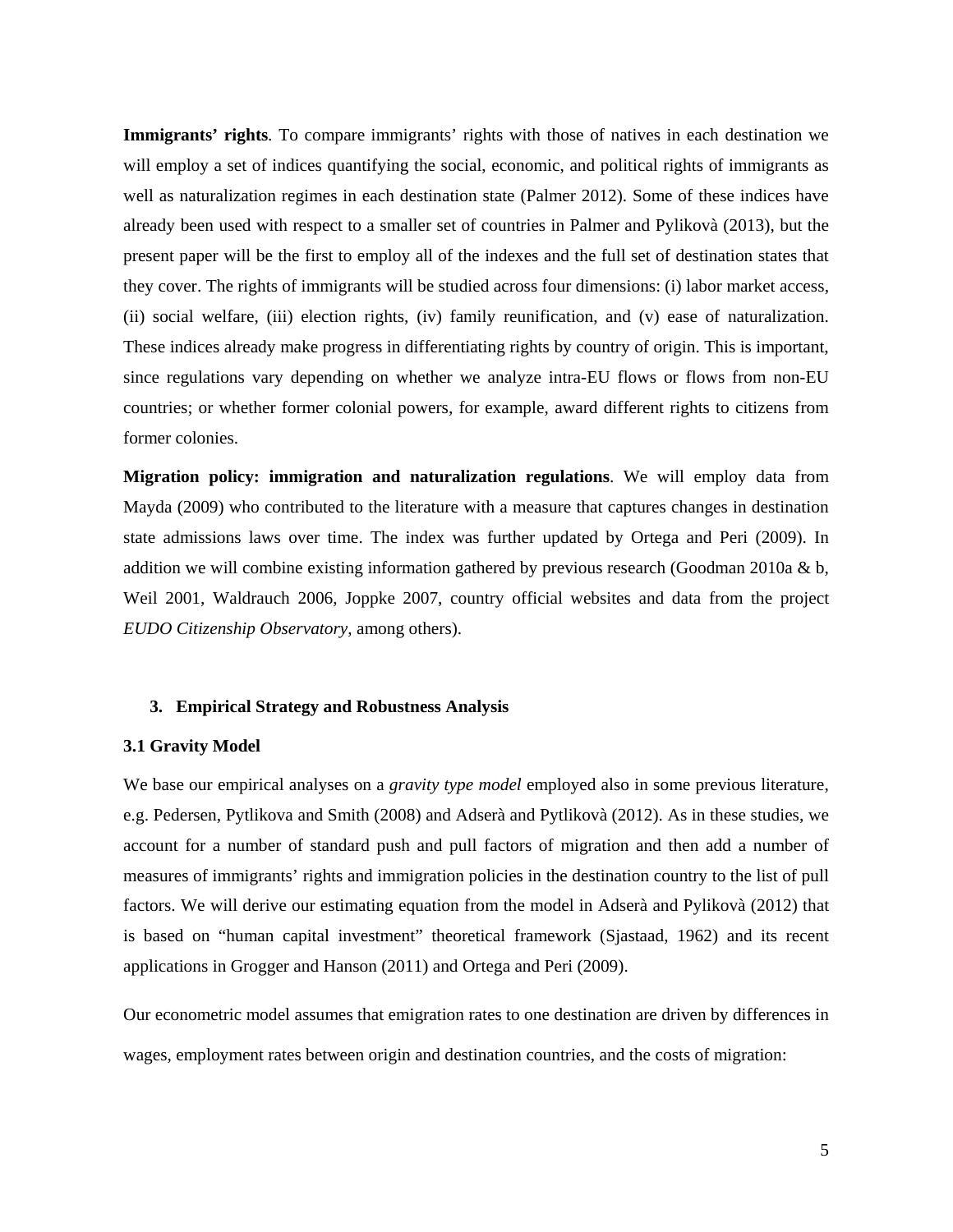$$
\ln m_{ijt} = \gamma_1 + \gamma_2 \ln(GDP_j)_{t-1} + \gamma_3 \ln(GDP_i)_{t-1} + \gamma_4 \ln u_{jt-1} + \gamma_5 \ln u_{it-1} + \gamma_6 \ln pse_{jt-1} +
$$
  
+ $\gamma_7 \ln s_{ijt-1} + \gamma_8 L_{ij} + \gamma_9 D_{ij} + \gamma_{10} FH_{it-1} + \gamma_{11} MP_{jt-1} + \gamma_{12} \ln pse_{jt-1} * MP_{jt-1} + + \gamma_{13} \ln p_{ijt-1} + \delta_j + \delta_i + \theta_t + \varepsilon_{ijt}$   
(4)

where  $m_{ijt}$  denotes gross flows of migrants from country *i* to country *j* divided by the population of the country of origin *i* at time *t*, where  $i=1,\ldots,223$ ;  $j=1,\ldots,30$  and  $t=1,\ldots,31$ . As in previous studies we proxy wages by GDP per capita and employment prospects in the sending and receiving countries by unemployment rates,  $u_{it}$  and  $u_{it}$ . Most previous research either uses only stocks or flows to analyze migration flows, but in our models we will be able to study flows and control for existing stocks. We will use the total foreign population from country *i* living in country *j* per population of the source country *i*,  $s_{\dot{m}}$ , to control for the network of migrants that has been shown to play an important role in lowering the direct and psychological migration costs (Massey et al., 1993; Munshi, 2003; Beine et al. 2011). Other pull and push factors will include *L* linguistic distance between source and destination countries, *P* population ratios, *FH* political freedom indicators in origin, as well as year and country of destination and origin dummies. Models will include robust Hubert/White/sandwich standard errors clustered at each pair of destination and source countries.

To understand whether migration policy, welfare expenditure and migration rights are important determinants of migration flows we will include a set of measures of either public expenditure In  $pse_{i-1}$  or indices of generosity of particular policies (i.e. unemployment benefits; health coverage) as well as the time-varying measures developed by Palmer of the immigrants access to those programs in relation to natives at each destination and/or indices of migration policy *MP*; and the interaction of those with welfare generosity.

## **3.2 Endogeneity of Immigrant Rights and Welfare Expenditure**

 $\overline{a}$ 

Given the potential *endogenous* relation of the immigration and immigrant rights laws and policies<sup>1</sup>, we will also estimate our models *using GMM estimator* and control for existing stocks of migrants of each source country in the country of destination—to take into account networks or lobbying from previous migrants. The fact that our dataset contains year information on stocks is a great

<sup>&</sup>lt;sup>1</sup> There are a number of articles that analyze the effect of immigration on institutions, e.g. Timmer and Williamson (1998), Bertocchi and Strozzi (2008).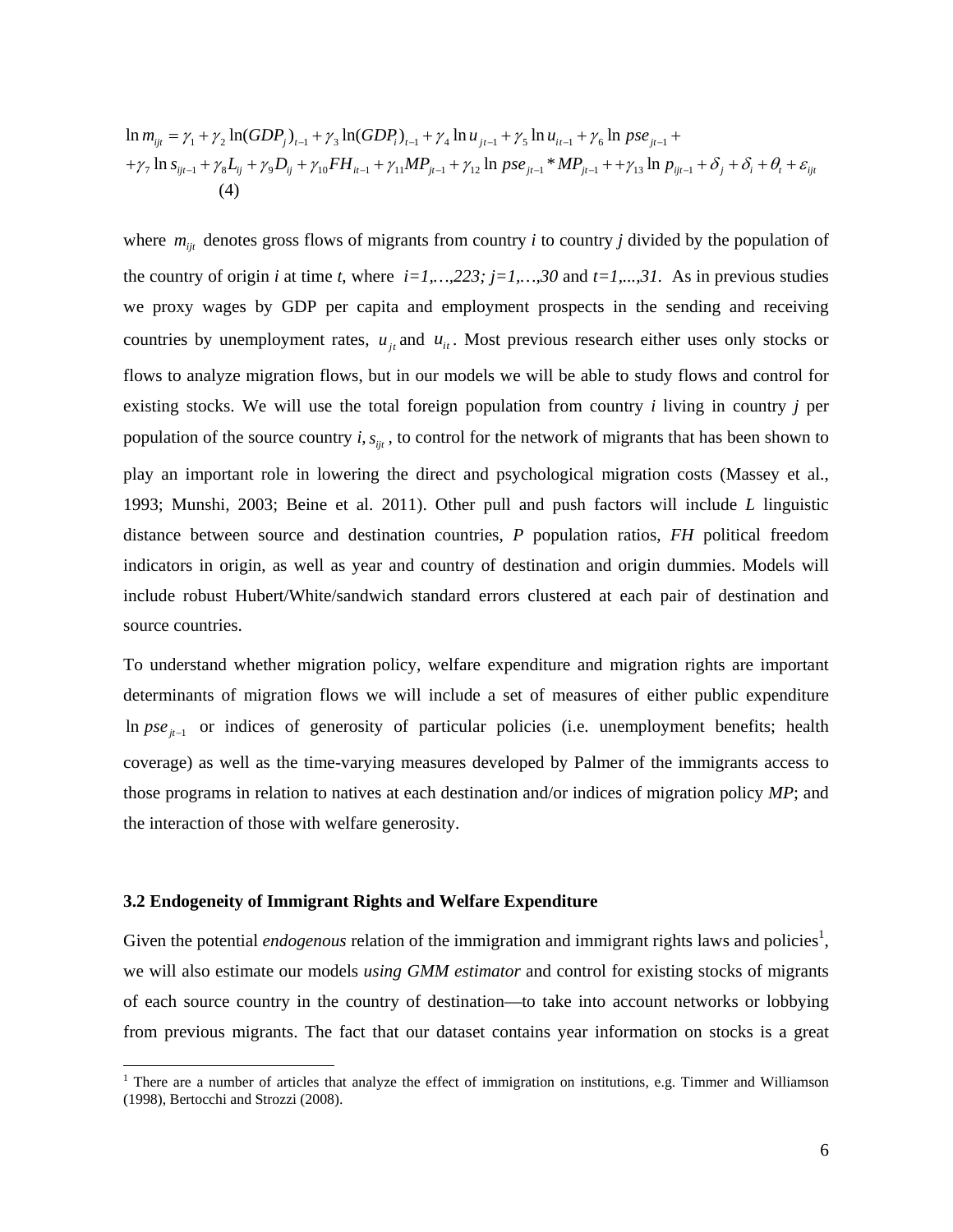improvement over existing datasets and allows us to better employ this econometric technique to tackle endogeneity concerns.

Another concern for endogeneity or simultaneity bias arises from the relationship between migration flows and welfare expenditure. If welfare is measured as expenditure (or expenditure per GDP), it is possible that the entry of migrants themselves could affect both GDP and welfare expenditure (especially if, as the "welfare magnet" literature notes, we would expect migrants to be prone to use those resources more heavily than natives). Further, the generosity of policies may change in response to migration. Previous research has addressed these concerns by employing both GMM and IV. Some instruments employed by previous literature, for example, have been the number of coalition parties in the government (Giulietti et al. 2012) and the legal origin of the host country (English, Scandinavian, French or German) that indicate some basic notion regarding social and property rights (Razin and Wahba 2011). Thus, in addition to using GMM, as mentioned above, we will also employ *an IV strategy* that uses the position of the median member in government along the ideological left to right space. The generosity of the welfare-state has been shown to be aligned with that measure.

## **3.3 The Welfare Magnet hypotheses and Skill composition of migrants**

A drawback of our dataset is the lack of information on the skill distribution of migrants from different origins. As noted in the theoretical section, some authors have posited that the impact of welfare provisions on migration flows and on the selection of migrants within populations of source countries is likely mediated by immigration policy (see Razin and Wahba 2011). Docquier et al. (2007) show differential skill selection across origins. To address this issue we plan to employ data on 1990 and 2000 migrants stocks by skill level from Docquier and Marfuk (2006) to *proxy the skill composition* of our flows and analyzed whether the predicted interactions between levels of welfare generosity and migration restrictions appear in our data. Alternatively to control for the skill distribution we will employ the new IAB brain-drain dataset on international migration that cover information for 20 OECD destination countries by gender, country of origin and educational level, for the years 1980-2010 (5 years intervals) (Brucket et al. 2013).

#### **References:**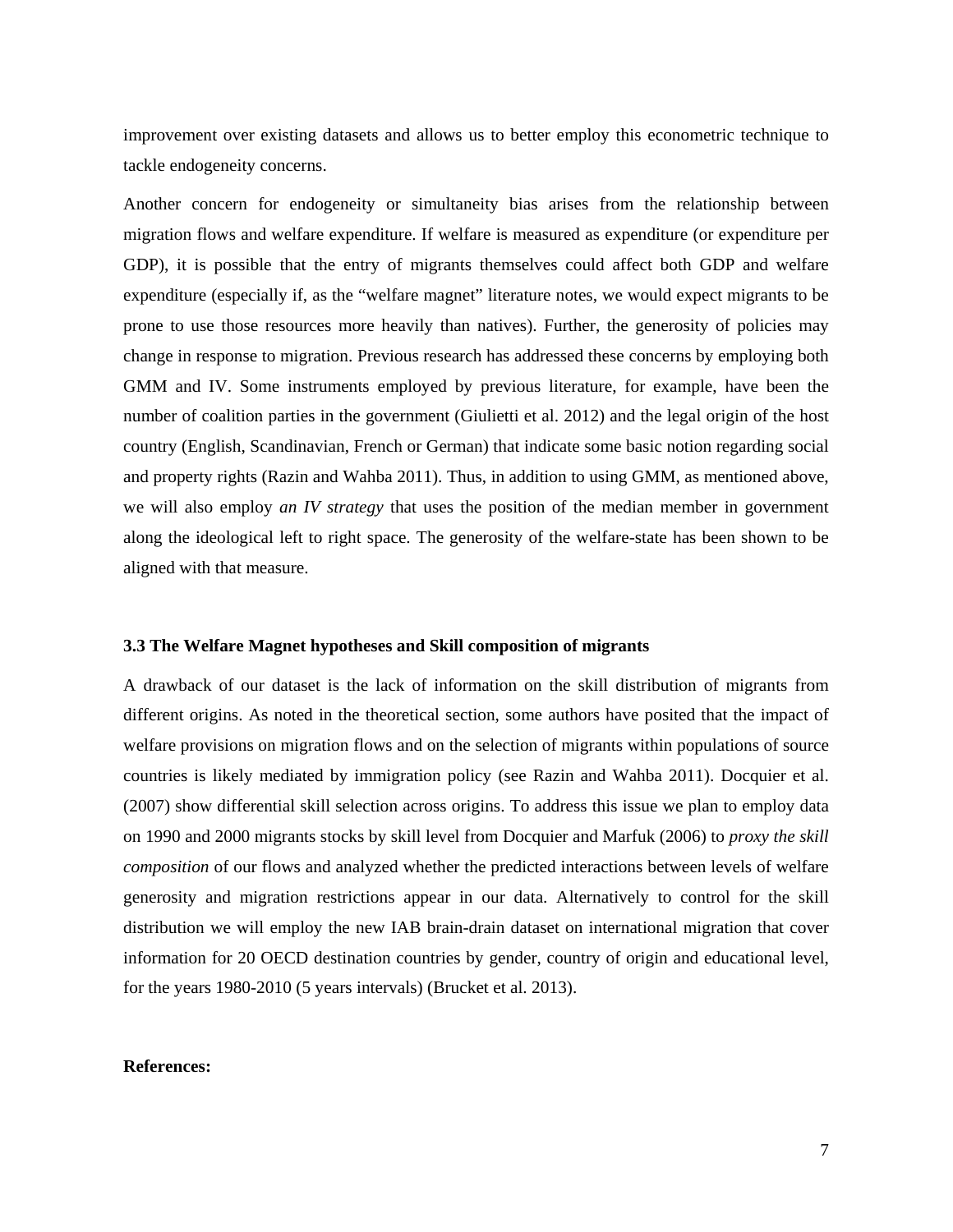Adserà, A. and Pytlikovà, M. 2012 The role of language in shaping international migration: Evidence from OECD countries 1980-2009, IZA working paper #6333.

Beine, Michel, Frederic Docquier, and Caglar Ozden. 2011. "Diasporas." *Journal of Development Economics* 95 (1): 30-41*.* 

Bertocchi, G. and C. Strozzi 2008. "International migration and the role of institutions," *Public Choice*, Springer, vol. 137(1), pages 81-102, October.

Boeri, T. 2010. Immigration to the Land of Redistribution. *Economica* 77 (308), 651{687

Borjas, George J. 1999. "Immigration and Welfare Magnets." *Journal of Labour Economics* 17 (4): 607-637.

Borjas, G. J. and L. Hilton 1996. Immigration and the Welfare State: Immigrant Participation in Means-Tested Entitlement Programs. *The Quarterly Journal of Economics* 111 (2), 575-604.

De Giorgi, G. and M. Pellizzari (2009). Welfare Migration in Europe. *Labour Economics* 16 (4), 353-363.

Bruker, H., G. S. Epstein, B. McCormick, G. Saint-Paul, A. Venturini, and K. F. Zimmermann 2002. Managing Migration in the European Welfare State. In T. Boeri, G. Hanson, and B. McCormick (Eds.), *Immigration Policy and the Welfare System*, pp. 1-168. Oxford: Oxford University Press.

Brücker H., Capuano, S. and Marfouk, A. (2013). Education, gender and international migration: insights from a panel-dataset 1980-2010, mimeo.

Docquier, Frédéric, O. Lohest, and A. Marfouk, 2007. Brain drain in developing countries, *World Bank Economic Review* 21, 193-218.

Docquier, Frédéric and A. Marfouk. 2006. Dataset. In C. Ozden and M. Schiff (eds). *International Migration, Remittances and Development*, Palgrave Macmillan: New York.

Giulietti, Corrado and Jackeline Wahba. 2013 "Welfare Migration" in Amelie F. Constant and Klaus F. Zimmermann (Editors), . *International Handbook on the Economics of Migration*, Edward Elgar, Cheltenham, UK, and Northampton, USA

Giulietti, C., M. Guzi, M. Kahanec, and K. F. Zimmermann (2012). Unemployment Benefits and Immigration: Evidence from the EU. *International Journal of Manpower*, Special Issue on Migration, the Welfare State, and European Labor Markets.

Goodman, Sara Wallace. 2010a. Naturalisation Policies in Europe: Exploring Patterns of Inclusion and Exclusion. November 2010. Florence: EUI, EUDO Citizenship Observatory.

Goodman, Sara Wallace 2010b 'Integration requirements for integration's sake? Identifying, categorising and comparing civic integration policies', *Journal of Ethnic and Migration Studies*, 36(5): 75372.

*Grogger*, Jeffrey, and Gordon H*.* Hanson. 2011*.* "Income maximization and the selection and sorting of international migrants." *Journal of Development Economics* 95 (1): 42-57.

Hatton, Timothy J., and Jeffrey G. Williamson. 2005. "What Fundamentals Drive World Migration?" in George. Borjas and J. Crisp (eds), *Poverty, International Migration and Asylum*, Palgrave-Macmillan.

Joppke, C. 2007. 'Beyond national models: civic integration policies for immigrants in Western Europe', *West European Politics*, 30(1): 122.